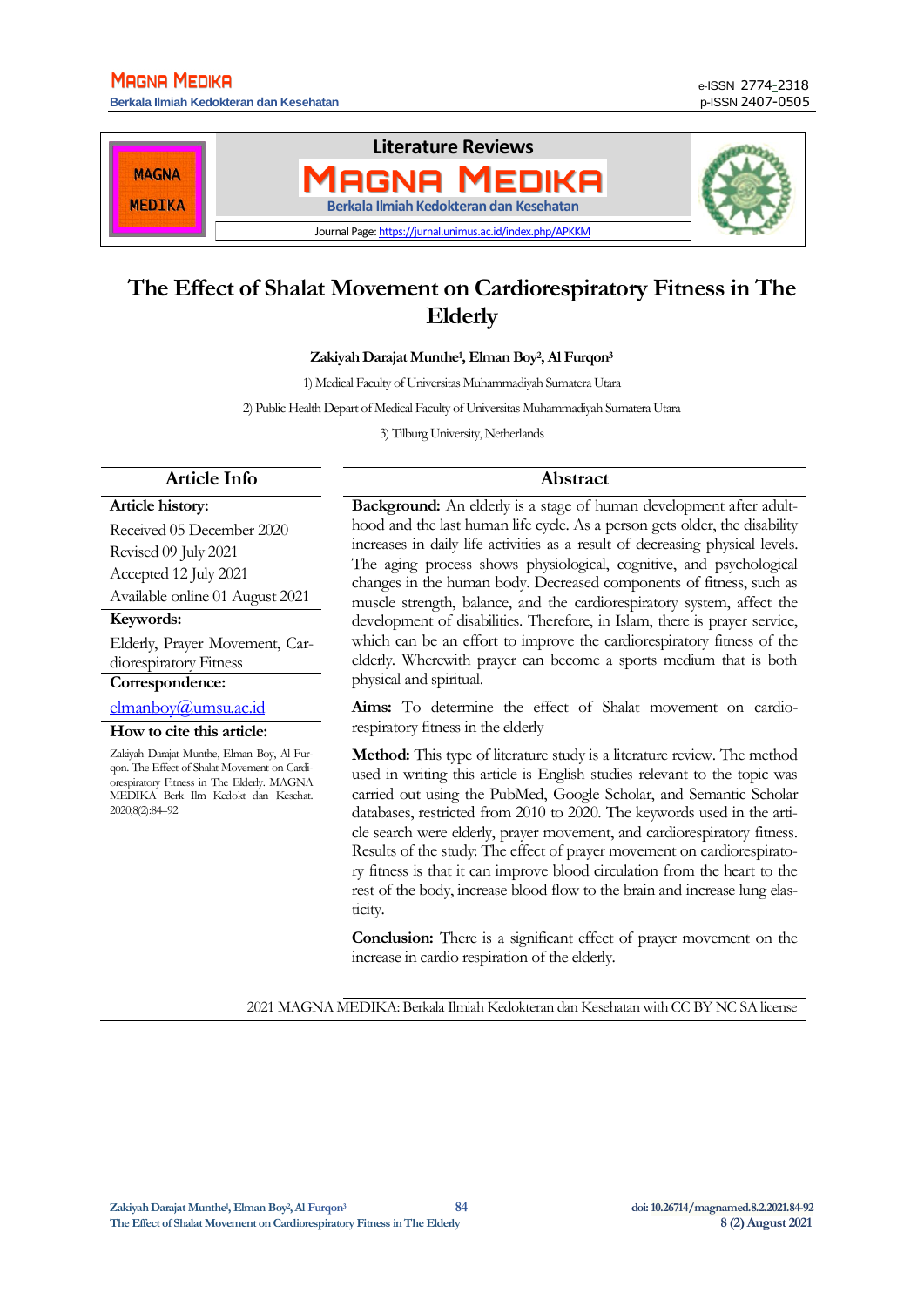## **INTRODUCTION**

Globally, the World Health Organization (WHO) estimates that by 2050, the population aged 60 years or older will double, while those aged 80 years or older will number 400 million people. 1 Aging is a process that cannot be avoided; usually, it is said that the elderly are measured by age.<sup>2</sup> In the process itself, physical, mental, psychosocial, and spiritual changes tend to decline. However, the aging process is not the same as each other because there are differences in genetics, lifestyle, and overall health.<sup>3</sup>

The higher the life expectancy of the elderly, the higher the risk factors for various health problems. Physical changes in the elderly can be a condition for the elderly to suffer from diseases such as cardiovascular changes, namely decreased elasticity of blood vessels, changes in respiration, namely the strength of the respiratory muscles, and changes in hearing and vision.<sup>4</sup>

The cardiorespiratory system consists of the heart and lungs, which are the organs for human respiration. Cardio respiration function is the ability of the heart, lungs, and blood vessels to function optimally at rest and work in taking oxygen and channeling it to active tissues so that it can be used in the body's metabolic process. Cardiorespiratory fitness is said to be healthy if, during physical exercise, you do not experience shortness of breath. Fitness can be measured by using oxygen maximally per minute during activity or exercise.<sup>5</sup>

One of the factors that can slow down the development of premature aging is physical exercise. When carried out regularly, an activity can improve and maintain body health, physical abilities and improve functions of daily life.<sup>6,7</sup> Physical activity is a protective factor for noncommunicable diseases such as heart disease, diabetes, cancer, stroke, and quality of life.<sup>8,9</sup> In addition, it can also increase bone density, reduce fat accumulation, increase body mass index and reduce the risk of damage to the musculoskeletal system.<sup>6</sup>

In Islam, Shalat (prayer) is an obligatory activity for Muslims. Repetition of how many body movements carried out in Shalat is equivalent to sports movements that the body needs to achieve excellent health. The movements carried out in the implementation of Shalat as exemplified by the Prophet S.A.W, seen from various scientific disciplines such as medicine, biology, and physics, bring innumerable benefits.<sup>10</sup>

## **LITERATURE REVIEW**

### **Old Age/Elderly**

An older person has a chronological age of 65 years and above, whereby the age of 65 to 74 years is considered a young or early elderly and aged 75 years and above as late elderly. Old age is a normal developmental stage for every individual and is a reality that cannot be avoided<sup>2</sup>.

Indonesia is currently changing in terms of the demographic characteristics of the population. There has been an increase in the number of older people. Based on 2009 data, Indonesia's elderly population reached 8.37% of the total population or an estimated 19,318,029 people<sup>11</sup>. The United Nations projects that this number will continue to rise, reaching 25.5 million people by 2020. This rapid increase in the elderly population is the impact of an increase in life expectancy. This, in return, impact the number and percentage of the elderly population.<sup>12,13</sup>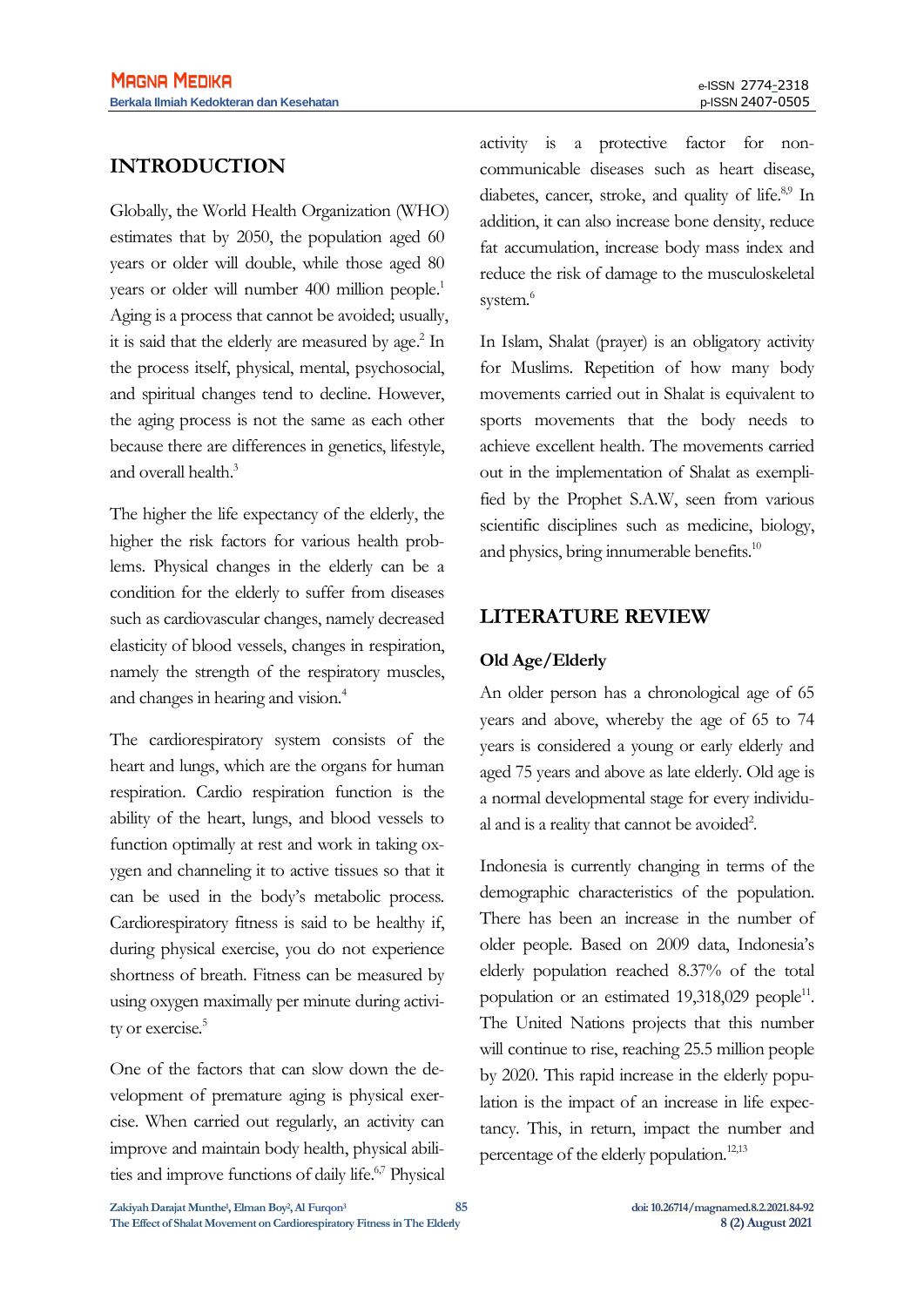Aging is associated with a decrease in physical functions that affect critical vital processes that impact a person's independence, social participation, and quality of life. Increasing in age, a person will become elderly and experience an increased disability in daily activities due to decreasing physical strength and fitness. The aging process shows physiological changes in the human body. Decreased fitness components such as muscle strength, balance, and the cardiorespiratory system predispose to the development of disability.<sup>14</sup>

Physiologically, an older person undergoes various changes in his body to achieve a homeostatic condition. This includes a decrease in physiological reserves and an increase in the need for existing physiological reserves to maintain homeostasis. However, this does not necessarily make an older person helpless and unable to carry out everyday activities. Various variations between individuals affect the physical capacity of the elderly. An elderly still can continue to carry out activities of daily living as well as possible, even as well as young individuals.<sup>15</sup>

#### **Elderly Cardiorespiratory Fitness**

Cardiorespiratory fitness is the ability of the heart, lungs, and blood vessels to take in oxygen and distribute it to the tissues while at rest or during exercise. Cardiorespiratory fitness can be measured by using maximal oxygen per minute while exercising at the maximum level. Cardiorespiratory fitness is said to be healthy if, during physical exercise, you do not experience shortness of breath.<sup>5</sup>

The decline in fitness in the elderly is due to several factors such as the biological aging process, lifestyle changes, development of chronic diseases, drugs, or a combination of these reasons. The typical changes due to the aging process are; an increase in maximal heart rate, maximum cardiac output, decreased body mass, increased fat mass, and changes in oxidative muscle capacity.<sup>16</sup>

In old age, a person has a higher risk of experiencing health problems than a person at a young age. From the results of data analysis, it was found that age is a factor in the risk of hypertension. This is in line with the results of Zamhir Setiawan's study, which found that at the age of 25-44 years, the prevalence of hypertension was 29%. At the age of 45-64% years was 51%, and at aged >65 years was 65%. In Hasurungan's study, compared to 55-59 years, at the age of 60- 64 years, there was an increase in the risk of hypertension by 2.18 times, aged 65-69 years by 2.45 and age  $>70$  years by 2.97 times.<sup>17,18</sup>

Cardiorespiratory fitness is a protective factor against the cardiovascular risks associated with obesity. Increased adiposity, particularly visceral adiposity, is associated with decreased vascular endothelial function. Endothelial function refers to the general functional capacity of vascular endothelial cells, namely to synthesize and release nitric oxide (NO). The synthesis and/or availability of nitric oxide is associated with increased vascular permeability, inflammation, adhesion, thrombosis, reduced vasodilatory capacity, and impaired endothelial function associated with several cardiovascular risk factors.<sup>19</sup>

Cardiovascular changes in the elderly;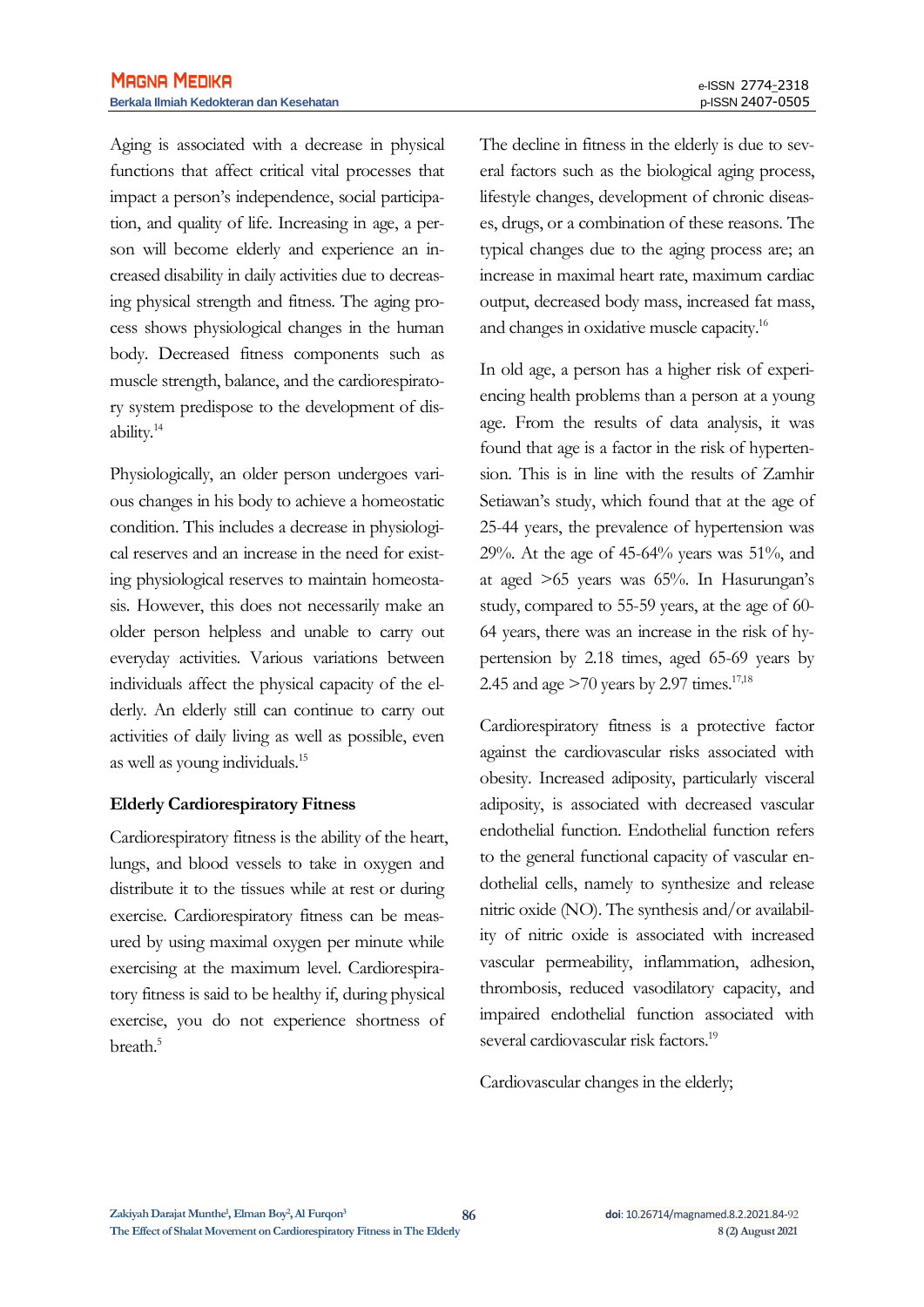#### **MAGNA MEDIKA**

**Berkala Ilmiah Kedokteran dan Kesehatan** p-ISSN 2407-0505



**Picture 1.** Changes in the cardiovascular system in the elderly.<sup>20</sup>



**Picture 2.** Changes in th heart and vascular system are associated with age. The heart (before old age) has typically highly functional cardiomyocytes, atria, and ventricles (A). Arteries (before old age) have a normal lumen, average arterial thickness, and efficient contractile and relaxing properties (B). However, the aging heart experiences an increase in thickness in the heart muscle due to hypertrophy. In particular, cardiomyocytes from the aged heart show concomitant hyperplasia with some aging cardiomyocytes (C). Aging arteries also have increased thickness, reduced lumen, and less efficient contractile and relaxing properties (D). These age-related changes ultimately lead to a decrease in the function of the heart and blood vessels in the elderly. 21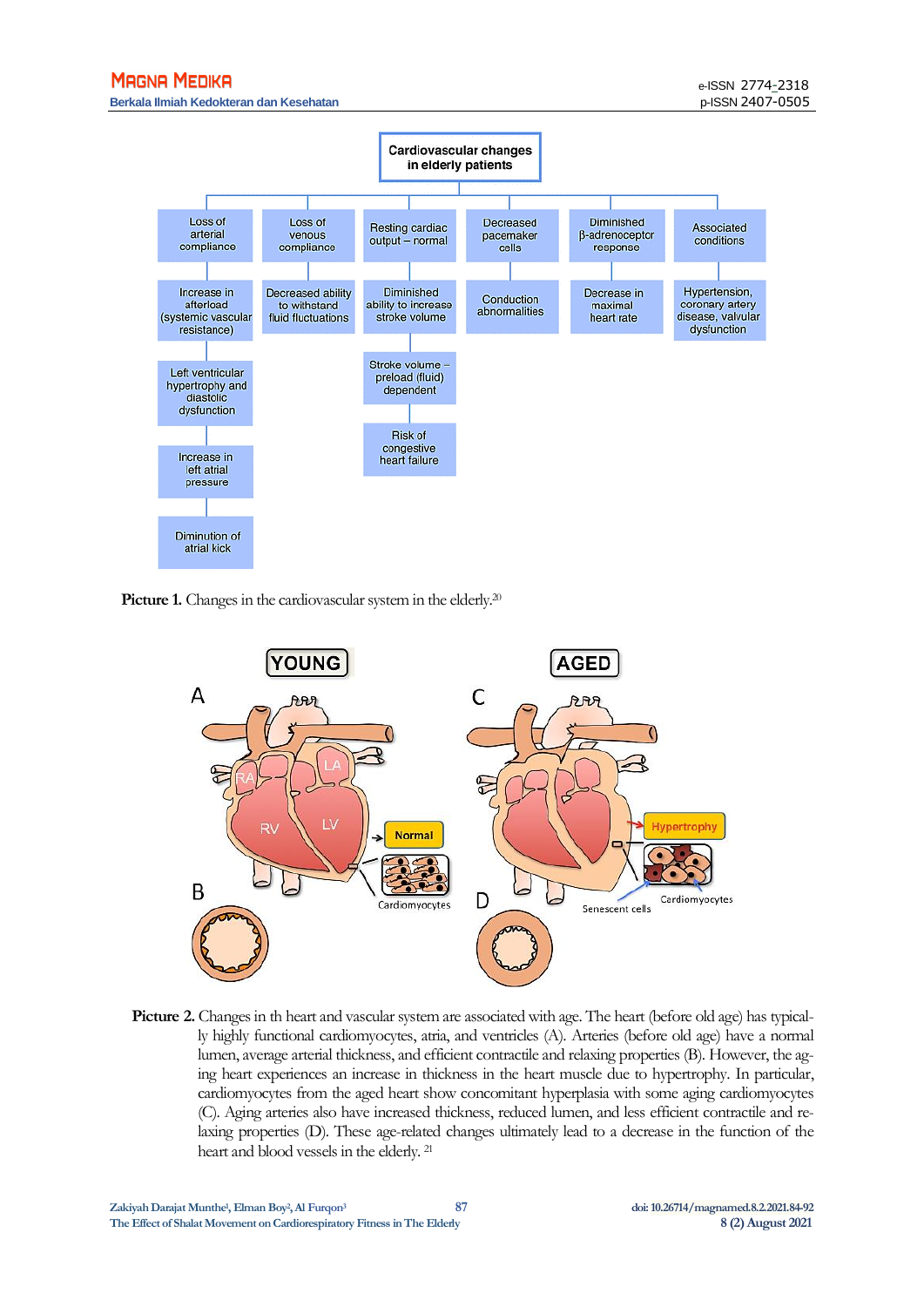Changes can be observed not only from the structural and functional aspects of the heart but also from the molecular point of view. It also changes, as shown in the following diagram:



**Picture 3.** Oxidative stress in aging endothelial cells compared to endothelial cells that (before aging). Aging endothelial cells produce increased levels of free radicals. In the presence of Nitric Oxide (NO), which is derived from iNOS in aging endothelial cells, O2- causes the formation of a potent free radical known as Peroxynitrite (ONOO-). These changes lead to increased oxidative stress that damages macromolecules and ultimately lead to loss of endothelial cell function in senescent cells.<sup>21</sup>

Cardiorespiratory changes in the elderly are:

- Increase thickening of the walls and constriction of blood vessels.
- Endothelial dysfunction
- Myocyte hypertrophy and degeneration
- Connective tissue changes due to increased interstitial collagen
- Amyloid formation of the heart
- Fat tissue disposition
- Increase in maximal heart rate
- Increase in maximal stroke volume
- Increase in maximal cardiac output
- Decrease in body mass
- Changes in the oxidative capacity of muscles
- Decrease in lung elasticity

## **Shalat (prayer) movements on Cardiorespiratory Fitness**

Shalat means prayer. According to the Indonesian language, Shalat is an act of worship to Allah S.W.T that Muslims must perform. Shalat begins with the Takbir and ends with Salam and is equipped with certain conditions, pillars, movements, and recitations.<sup>22</sup> Movements in Shalat that have been exemplified by the Prophet Rasulullah S.A.W contains many benefits. The movements in Shalat as exemplified by the Prophet Rasulullah S.A.W have many benefits for the body health; both in terms of medicine, biology, chemistry, physics, and so on.<sup>23</sup>

According to Ibnu Qayyim, a balanced exercise produces reddened skin that feels hot and has a moist body condition. If you exercise until you sweat profusely, it is an act that exceeds the limit. Limbs will be strengthened according to the type of sports performed. Ibnu Qayyim also said the benefits of movements in an exercise are the essential factor in making the body light and energetic, creating appetite, strengthening joints, and strengthening body tissues to prevent the body from physical and psychological diseases.<sup>24</sup>

In Subekti's study in 2014, it was found that there was a relationship between physical activity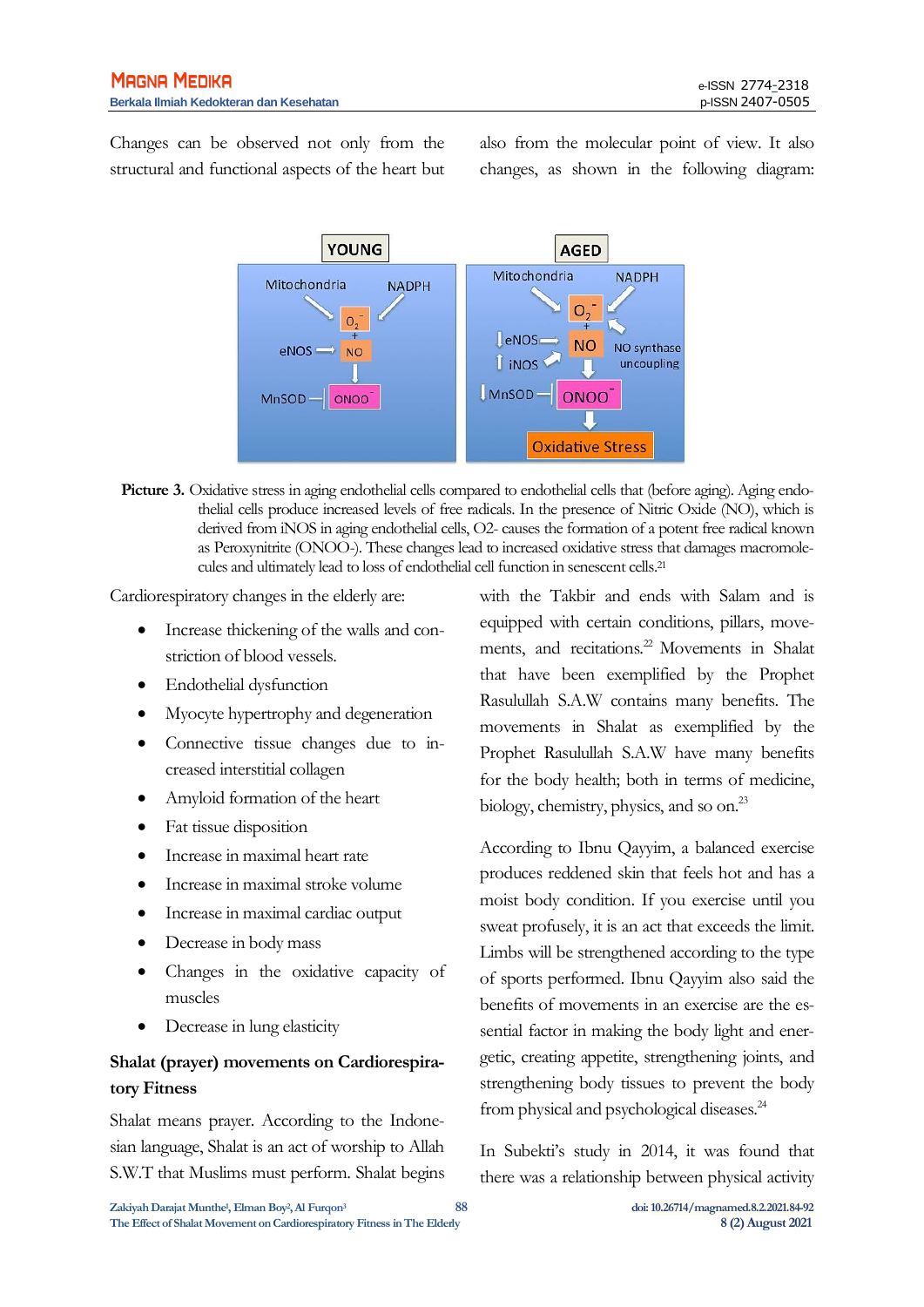and blood pressure in the elderly in Sumberan Sumberagung Moyudan Sleman, Yogyakarta. From the study results, it was found that physical activity can lower blood pressure because it can calm the sympathetic nervous system, which slows down the heart rate.

Shalat affects reducing blood pressure in hypertensive patients. The solemnity of Shalat has a significant effect on systolic and diastolic blood pressure. This is because solemnity is an aspect that is in line with the concept of meditation and relaxation, which is a non-pharmacological therapy in reducing blood pressure in hypertensive patients.

The effects of Shalat on the body's circulatory system are:<sup>23</sup>

- Ensure the fulfillment of nutrient needs and the immediate disposal of the body's metabolic wastes
- Plays an essential role in the distribution of body heat
- Transports oxygen from the lungs to all tissues
- Transports carbon dioxide from all tissues to the lungs.
- Transports hormones from endocrine glands to target organs.
- Increase lungs elasticity.

The following are the benefits of movements in Shalat: 27,28,29,30,31,32,33,34,35

a. Takbiratul Ihram (raising of hands and reciting "Allahu Akbar")

This movement helps smooth the flow of blood and lymph and improves muscle strength in the arm. When lifting both hands and arms, the shoulder muscles stretched so that the flow of oxygenrich blood becomes smooth. Then, both hands are clasped in front of the stomach or lower chest. These movements are similar to movements during exercise, it trains and moves muscles and joints so that they are not stiff and prevents pain around the joints and shoulders, especially in the upper body.

b. Rukuk (belt-low bowing)

This movement helps to maintain the perfect position and function of the spine (corpus vertebrae) as the support for the body and nerve system. This position promotes the relaxation of the spine to the waist to be free from pain or concerns around the spine and waist. The hands resting on the knees help relax the shoulder muscles and facilitate blood flow in the neck and arm areas. In addition, Rukuk (belt-low bowing) is a urinary exercise to prevent prostate disorders.

c. Sujud (kneeling while laying the forehead to the floor in prayer)

This position helps to stimulate and increase blood flow to the brain so that the brain functions better. The lymph flow is pumped to the neck and armpits. The position of the heart above the brain causes oxygen-rich blood to flow maximally to the brain.

## **CONCLUSION**

Indonesia is currently changing in terms of the demographic characteristics of the population. There has been an increase in the number of older people. The birth rate is relatively declining over time, and the elderly population is overgrowing. In terms of health, the aging process in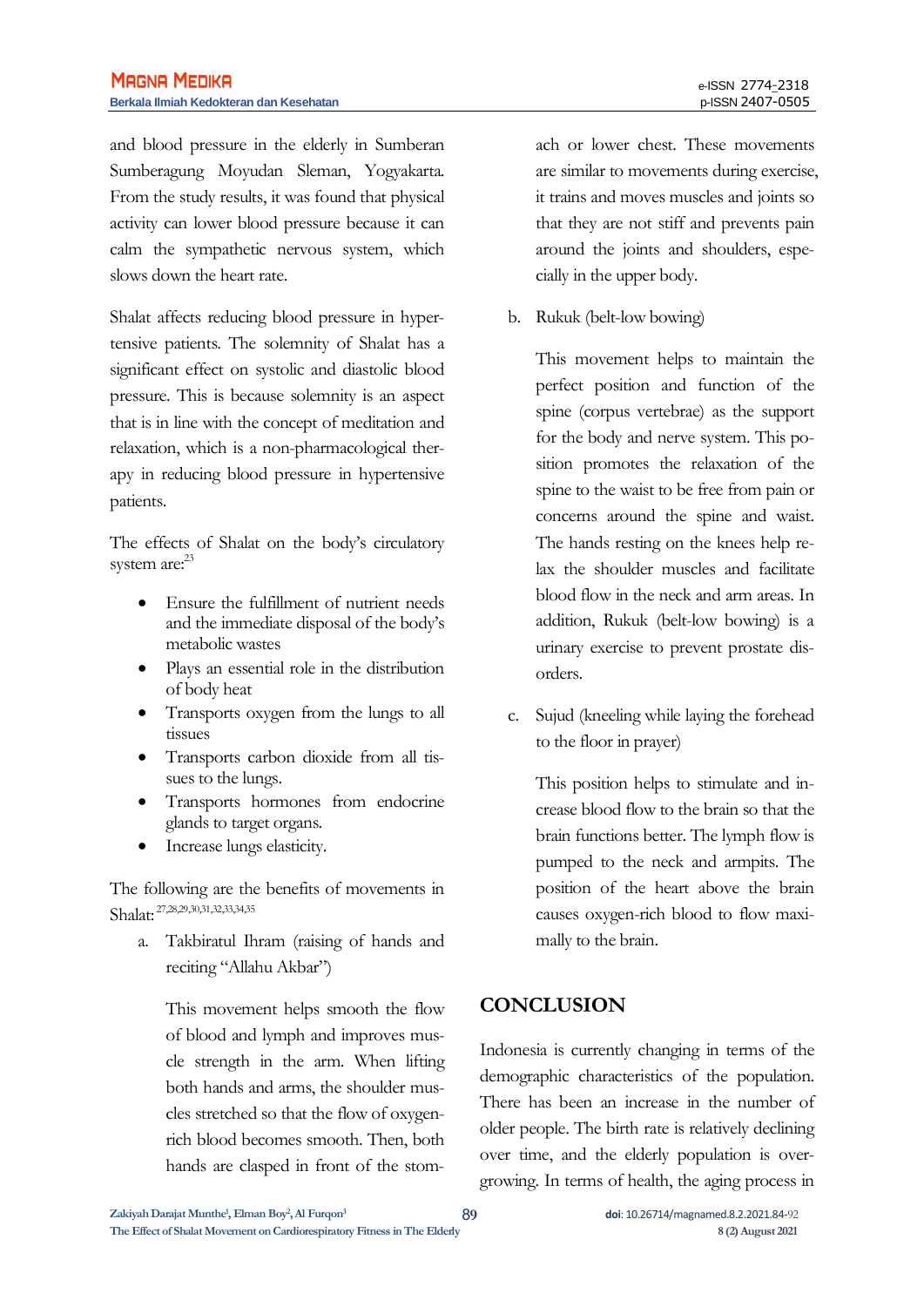the elderly is one of the risk factors for genetic changes based on current disease conditions and environmental factors.

The movements in Shalat are very beneficial in contributing to a person's health, both physically and mentally. This is not only from a medical point of view but also as a spiritual medium or path to Allah S.W.T.

As an obligatory act of worship in Islam, the performing of Shalat is seen as a symbol and ritual and as a practice in which there are many lessons to be learned related to faith and medicine. According to Islam, Shalat has positive implications for one's health and life. Shalat prevents a person from indecency and evil.

Likewise, with the medical implications of Shalat seen through the physical movements, from the beginning of Shalat, namely taking ablution, where one must be cleansed. Even in the performing of Shalat itself, from Takbir, Rukuk, Sujud to Salam. These are a physical activity that requires our body to move. Shalat benefits a person medically, psychologically, and spiritually.

The movements can be replicated outside Shalat and transformed into an exercise regime for the elderly. Many can enjoy the benefits of the movements towards better health, muslims and non-muslims. There is a significant effect of Shalat movement on the increase in cardio respiration of the elderly.

## **REFERENCE**

1. WHO. (2012). 10 Facts On Ageing And The Life Course. [http://www.who.int/features/factfiles/agei](http://www.who.int/features/factfiles/ageing/ageing_facts/en/index.html) [ng/ageing\\_facts/en/index.html](http://www.who.int/features/factfiles/ageing/ageing_facts/en/index.html) (accessed 03/12/20).

- 2. Orimo, H., Ito, H., Suzuki, T., Araki, A., Hosoi, T., & Sawabe, M. (2006). Reviewing the Definition of "Elderly." Geriatrics & Gerontology International. Vol;6(3). (pp.149-158). DOI: 10.1111/j.1447- 0594.2006.00341.x
- 3. Levine, ME. (2013). Modeling the Rate of Senescence: Can Estimated Biological Age Predict Mortality More Accurately Than Chronological Age. *J Gerontol A Biol Sci Med Sci*. Vol: 68(6). (pp.667-674). DOI: 10.1093/gerona/gls233
- 4. Homeier, D. (2014). Aging Physiology, Disease, and Abuse. *Clin Geriatr Med*. Vol. 30. (pp. 671-86)
- 5. Hakola, L. (2015). Cardiorespiratory Fitness and Physical Activity in Older Adults. *Kuopio Research Institute of Exercise Medicine*. Vol. 276. (pp.1-91)
- 6. Andrieiva, O. et al., (2019). Effects of Physical Activit on Aging Process in Elderly Person. *Journal of Physical Education and Sport*.
- 7. Persson, A., & While, A. (2011). Physical Activity Among Older People and Related Factors. *Health Education Journal*.
- 8. Livingston, G., Sommerlad, A., Orgeta V., et al. (2017). Dementia Prevention, Intervention And Care. *The Lancet*.
- 9. Das, P., & Horton, D. (2012). Rethinking Our Approach to Physical Activity. *The Lancet*.
- 10. Sagiran. (2014). Mukjizat Gerakan Salat, (Penelitian Dokter Ahli Bedah dalam Pencegahan & Penyembuhan Penyakit). Jakarta: Qultum Media.
- 11. Komisi Nasional Lanjut Usia. Profil

**Zakiyah Darajat Munthe<sup>1</sup> , Elman Boy<sup>2</sup> , Al Furqon<sup>3</sup>**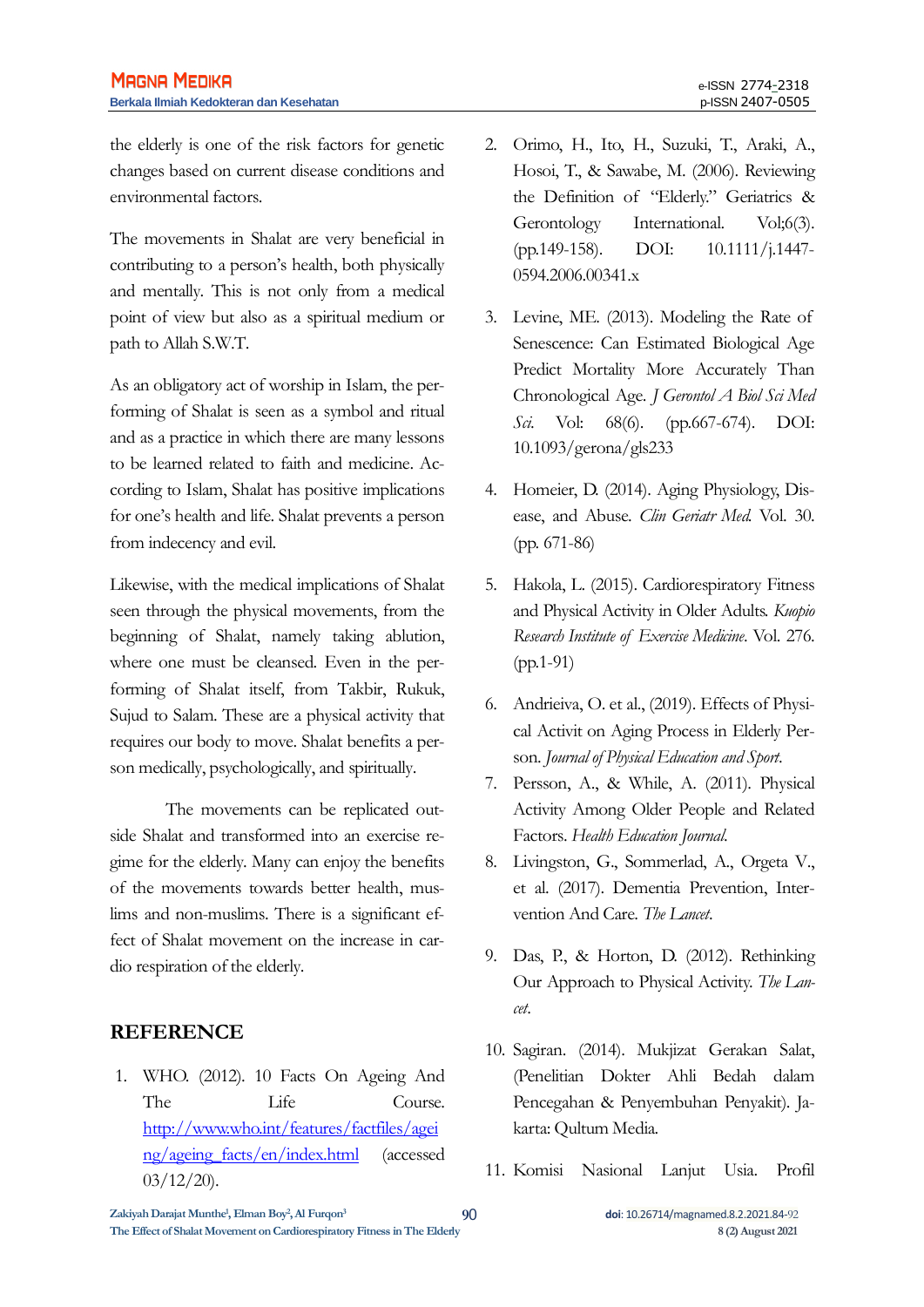penduduk lanjut usia 2009. (2009). Jakarta: Kementerian Sosial Republik Indonesia. (pp.28).

- 12. Soejono, CH,. (2009). Pengkajian Paripurna pada Pasien Geriatrik. Buku Ajar Ilmu Penyakit Dalam. Ed 5. Jakarta: Interna Publishing. (pp.1425).
- 13. Badan Pusat Statistik. (2019). Statistika Penduduk Lanjut Usia. Jakarta: BPS.
- 14. Mason R., et.al. (2016). The Effects of Exercise on the Physical Fitness of High and Moderate-Low Functioning Older Adult Women. *Journal of Aging Research*. Vol.10. (pp.1-7)
- 15. Setiati S., dkk. (2009). Proses Menua dan Implikasi Kliniknya. *Buku ajar Ilmu Penyakit Dalam*. Ed 5. Jakarta: Interna Publishing. (pp. 1346-7)
- 16. Villareal C., dkk. (2014). Effect of Exercise on Cardiovascular Performance in the Elderly. *Frontiers in Physiology*. 5(51). (pp. 1-8).
- 17. Nuryaningsih, S., dkk. (2020). Pengaruh Gerakan Shalat terhadap Perubahan Status Hemodinamika Lansia dengan Hipertensi di Puskesmas Plupuh II Sragen.
- 18. Andria, KM. (2013*).* Hubungan antara Perilaku Olahraga, Stres dan Pola Makan dengan Tingkat Hipertensi pada Lanjut Usia di Posyandu Lansia Kelurahan Gebang Putih Kecamatan Sukolilo Kota Surabaya. *Jurnal Promkes*. Vol:1(2). (pp. 111-7)
- 19. Davidson, K., et al., (2014). Relationships Between Obesity, Cardiorespiratory Fitness, and Cardiovascular Function. *Journal of Obesity*. Vol.1. (pp.1-9)
- 20. Bose, R., & Barnett, S. (2011). The Elderly Patient. *Essential Clinical Anesthesia* (pp. 70- 76). Cambridge: Cambridge University Press. doi:10.1017/CBO9780511842306.013
- 21. Shavali, Wang, Z., Inuzuka, H., Liu, P., & Wei, W. (2012). Endothelium Aging and Vascular Diseases, Senescence and Senescence-Related Disorders. *IntechOpen*, DOI: 10.5772/53065. Available from [https://www.intechopen.com/books/senes](https://www.intechopen.com/books/senescence-and-senescence-related-disorders/endothelium-aging-and-vascular-diseases) [cence-and-senescence-related](https://www.intechopen.com/books/senescence-and-senescence-related-disorders/endothelium-aging-and-vascular-diseases)[disorders/endothelium-aging-and-vascular](https://www.intechopen.com/books/senescence-and-senescence-related-disorders/endothelium-aging-and-vascular-diseases)[diseases](https://www.intechopen.com/books/senescence-and-senescence-related-disorders/endothelium-aging-and-vascular-diseases)
- 22. Ahmad, N. (2009). Panduan Praktis dan Lengkap Shalat. Jakarta.
- 23. Elimartati. (2016). Tinjauan dari berbagai Aspek tentang Rahasia Pelaksanaan Salat (Studi Hukum Islam, Biologi dan Fisika). *Batusangkar International Conference I.*
- 24. Setiawan, GW. (2013). Pengaruh Senam Bugar Lanjut Usia (Lansia) Terhadap Kualitas Hidup Penderita Hipertensi. *Jurnal Biomedik*, Vol:1(2).
- 25. Tedjasukmana, P. Tata Laksana Hipertensi. (2013). Departemen Kardiologi, RS Premier Jatinegara dan RS Graha Kedoya, Jakarta, Indonesia.
- 26. Widyastuti, IW. (2015). Pengaruh Terapi Murottal Surah Ar-Rahman terhadap Perubahan Tekanan Darah pada Lanjut Usia (Lansia) Penderita Hipertensi di Posyandu Lansia Kenanga Wilayah Kerja UPK Puskesmas Siantan Hulu Kecamatan Pontianan Utara. *ProNers*. Vol. 3(1).
- 27. Khoiriyati, A., Huriah, T. (2019). Efektivitas